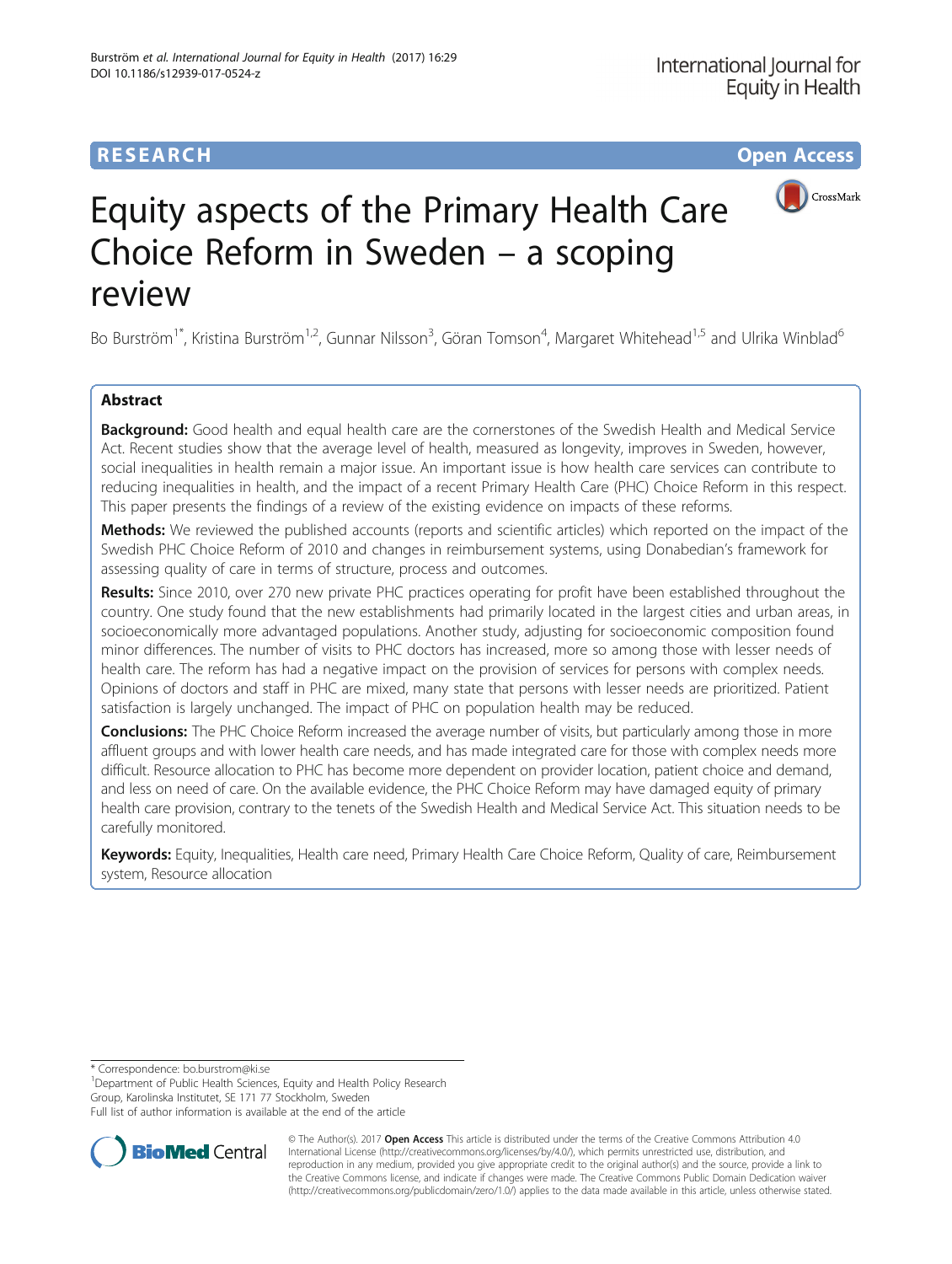## Background

In many countries, including Sweden, primary health care (PHC) is the basis of the health care system and contributes in an important way to the improvement of health in the population [[1\]](#page-9-0). Good health and equal health care are the cornerstones of the Swedish Health and Medical Service Act [\[2\]](#page-9-0). Recent studies show that the average level of health, measured as longevity, improves in Sweden, among men and women [\[3](#page-9-0)]. However, social inequalities in health remain a major issue, new health divides are surfacing and the Government has recently commissioned an investigation into how inequalities in health can be reduced [[4\]](#page-9-0). An important issue is how health care services can contribute to reducing inequalities in health, and the impact of recent reforms in PHC in this respect. This paper presents the findings of a review of the existing evidence on impacts of these reforms, as well as identifying the gaps in the current literature that need to be addressed by new empirical studies.

#### The Swedish welfare state and health care system

Swedish welfare services, including health care services, were developed after World War II, with the aim of creating a comprehensive public system for provision of services, of high quality and universally accessible for all [[5, 6\]](#page-9-0). The notion of providing good quality care services to the whole population has been regarded as part of the public welfare system in Sweden, providing high quality health care, schools, elder care and other social services to the entire population [\[5](#page-9-0)]. A universal welfare system, such as the Swedish health care system, requires the loyalty of the middle class in order to gain legitimacy and be sustained [\[7\]](#page-9-0). This in turn means that the services have to be of high quality to satisfy all users, an idea referred to by Rothstein [\[8\]](#page-9-0) as "the high-quality standardized solution". If successful, the system could then as intended promote egalitarianism and social integration.

The Swedish health care system is tax funded and the responsibility for it is decentralized to county councils and regions, which collect taxes for the purpose [[5\]](#page-9-0). As other parts of the welfare system, the health care system is based to a great extent on egalitarian principles, and the national level provides legislation and guidelines for health care. The main objective for Swedish health care, as expressed in the Health and Medical Services Act [\[2](#page-9-0)] from 1982, is good health in the entire population and health on equal terms, and equitable care based on need. The bulk of health services have been operated by public providers, but in recent years the proportion of private (for-profit) providers has increased, particularly in outpatient care and PHC [[5](#page-9-0)].

The core function of Swedish PHC is to be the first health care contact for the population, to provide holistic and comprehensive care, ranging from health promotion, disease prevention and curative care to rehabilitation. PHC deals with the whole population, the whole individual, the entire disease panorama, and the disease process over the entire life course of individuals. This distinguishes PHC from secondary and tertiary care, which provide important services at specific occasions of patients' diseases.

Public PHC centres in Sweden have been established in a planned manner in local residential catchment areas to serve the population, and typically include 4–10 general practitioners (GPs), nurses, other paramedical professionals (physiotherapists, occupational therapists, podiatrists). In addition many PHC centres provide maternal and child health services. PHC also includes outreach services, not least through district nurses, to patients who need such services, and interacts with other public authorities [[5\]](#page-9-0). PHC also offers on-site medical care services to residents in local nursing homes. Although not a gate keeper to secondary care as in some other countries, PHC is the first point of contact for most patients in Sweden who end up in secondary care [\[5](#page-9-0)].

The proportion of GPs and level of resources going to PHC in Sweden is lower compared to other high-income countries [\[9](#page-9-0)]. However, in a recent Swedish government investigation, a well-functioning PHC was mentioned as "probably the single most important activity by which the health care system can contribute to improve equity in health" ([[10](#page-9-0)] p 375).

In international comparison, the average number of outpatient visits (to PHC as well as to specialist outpatient services) is considerably lower in Sweden than in other countries. In Sweden (and Finland) the average number of visits is about three per person and year, compared to about six for OECD countries [[9\]](#page-9-0). This may be due to the organization of health care in Sweden, where a greater number of visits are done by nurses, and to the fact that Swedish health care is dominated by hospital based care. Nevertheless, access to outpatient care is considered to be lower in Sweden than in other countries.

# Choice reform and market orientation in primary health care

In recent years market orientation has increased in the Swedish health care system as a whole. A national law on freedom of choice by citizens was passed in 2008 [[11\]](#page-9-0), to enable citizens to choose among providers in different sectors, including health and social care [\[12](#page-9-0)]. In 2010 an amendment was made to the Health and Medical Services Act, mandating the regions and county councils to allow citizens to choose their PHC provider, and to allow private providers of PHC to freely establish practices, if they met certain defined criteria. The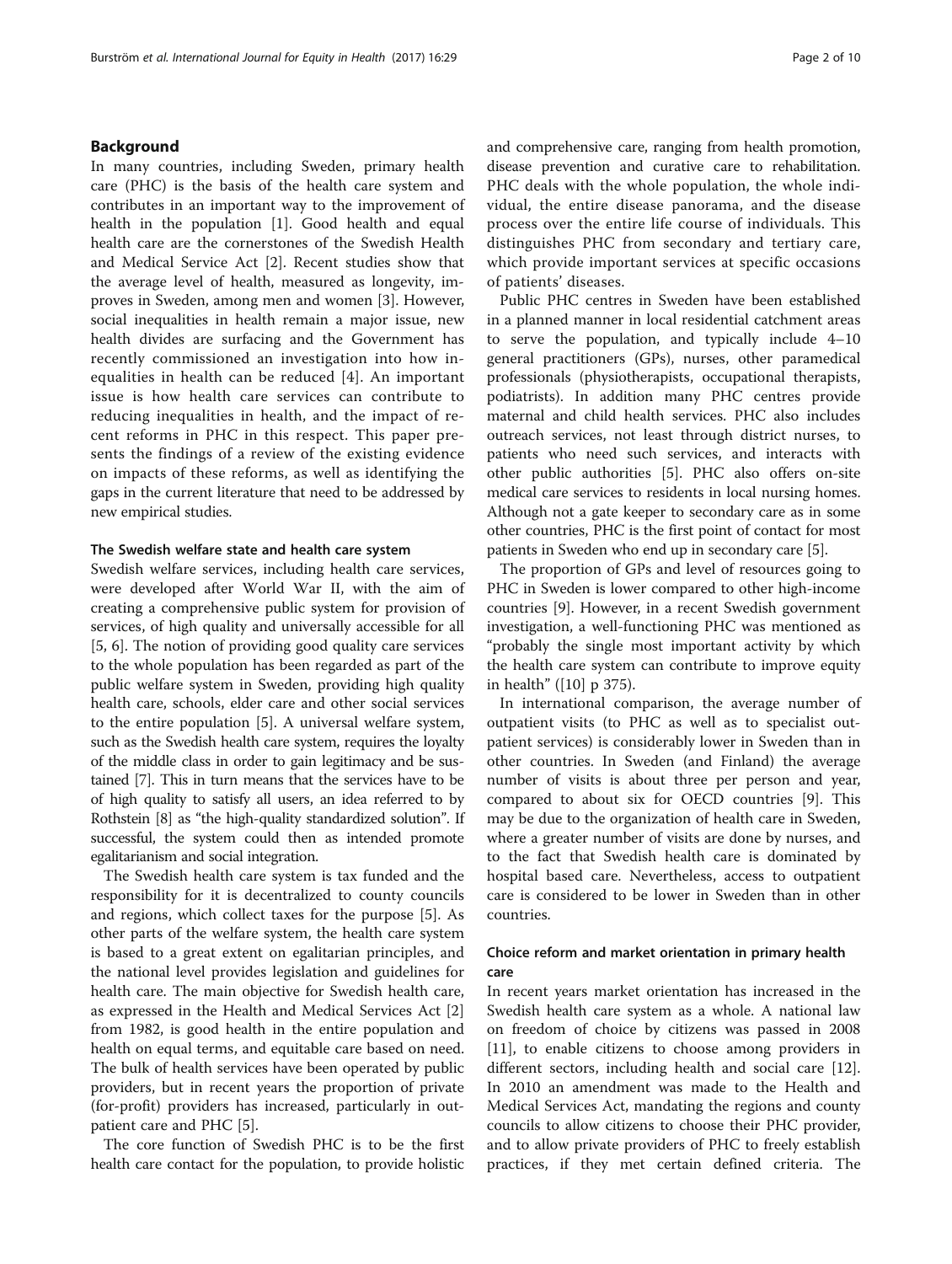objectives of this PHC Choice Reform were to increase patient choice, expand the provision of private health care to increase access to care, and to increase quality and innovation through competition among providers [[11](#page-9-0)–[13](#page-9-0)].

The law on freedom of choice was enforced by a centre-right government and there have been differing ideological views on the benefits of the PHC Choice Reform. The PHC Choice Reform implies a shift from an egalitarian towards a libertarian ideology in health care [[14\]](#page-9-0). An analysis of policymakers' arguments when the PHC Choice Reform was legislated focused on whether and how the PHC Choice Reform harmonizes with the emphasis on equity in the Health and Medical Services Act, which population groups will actually benefit from the reform, and ultimately how the reform may impact on the role of PHC on population health and inequalities in health [\[15](#page-9-0)]. The study concluded that because health inequalities is one of the main challenges, the impact of health care reforms on equity should receive more attention in policy making [\[15](#page-9-0)].

Theoretically, the reform may impact in different ways on equity aspects of PHC. On the one hand, access to care may be increased for all by allowing free establishment of providers; on the other hand, the free establishment may result in providers choosing where to establish, and reduce political opportunities for deliberate need-based resource allocation between PHC centres. In addition, the Choice Reform may impact on the role and assignment of PHC and thereby the prioritization of patients and the work of GPs. The organization of work and prioritization of patients in PHC is further affected by the type of financial reimbursement system employed, and how different PHC activities are incentivized. The reform has also subsequently been implemented differently in different county councils [\[14\]](#page-9-0). However, there is little scientific evidence on the impact of the reform.

Donabedian's framework for assessing quality of care [[16](#page-9-0)], which distinguishes three aspects of quality in care: structure, process and outcomes, may be used as a point of departure for the analysis. In Donabedian's framework, structure refers to the settings in which care occurs, including facilities, equipment and monetary resources, human resources and organizational structure such as staff organization and methods of reimbursement. Process describes what is done in health care, including the patient's seeking care as well as the practitioner's activities in diagnosing and treating the patient. Outcome denotes the effects of care on health status of patients and populations, also including the patient's satisfaction of care [[16](#page-9-0)].

In view of the emphasis on equity in Swedish health care policy, one important research question is how the PHC Choice Reform and increased market orientation will affect PHC in terms of equity aspects on structure, process and outcome of PHC. In particular, the reform may influence: 1) The establishment of new PHC clinics and resource allocation between PHC clinics, 2) The organization and implementation of PHC and how different patient groups are prioritized, and 3) The impact of PHC on population health.

The aim of this study was to review and analyze the evidence regarding the equity impact of the PHC Choice Reform in Sweden.

# **Methods**

We did a scoping review of the published accounts (scientific articles and reports) which reported on the impact of the Swedish PHC Choice Reform of 2010 and changes in reimbursement systems, from 2008 to September 2016. From a search on PubMed and Web of Science we found six scientific articles. We also searched for "grey literature" including publications from relevant public agencies in Sweden concerning the PHC Choice Reform and found nine publications, three with a nationwide focus (one with in-depth analysis of data from three county councils), two covering three county councils and four reports were based solely on data from Stockholm County Council where the reform was introduced already in 2008, before it was legislated nationally in 2010.

The results of the review are organized according to Donabedian's framework of structure, process and outcome. The results are summarized in a narrative manner.

#### Results

The review resulted in 6 scientific articles and 9 reports, which are presented in Table [1.](#page-3-0) The main objectives of the PHC Choice Reform were to increase patients' choice of PHC provider, expand the provision of privately provided health care and increase quality and innovation through competition among providers [\[12\]](#page-9-0). An overview of the effects of the PHC Choice Reform based on Donabedian's framework and different reimbursement systems is presented in Table [2](#page-4-0).

# Effects on the structure of PHC – new facilities and reimbursement

#### Effects on the establishment of PHC facilities

Since 2010, over 270 new private PHC practices have been established throughout the country, operating for profit [[17\]](#page-9-0). In 2014 the Swedish National Audit Office presented an investigation of the PHC Choice Reform [[18\]](#page-9-0). Their report concluded that the number of PHC clinics had increased in 20 out of 21 county councils, but that the new establishments had primarily located in the largest cities and urban areas, in socioeconomically more advantaged populations [[18\]](#page-9-0).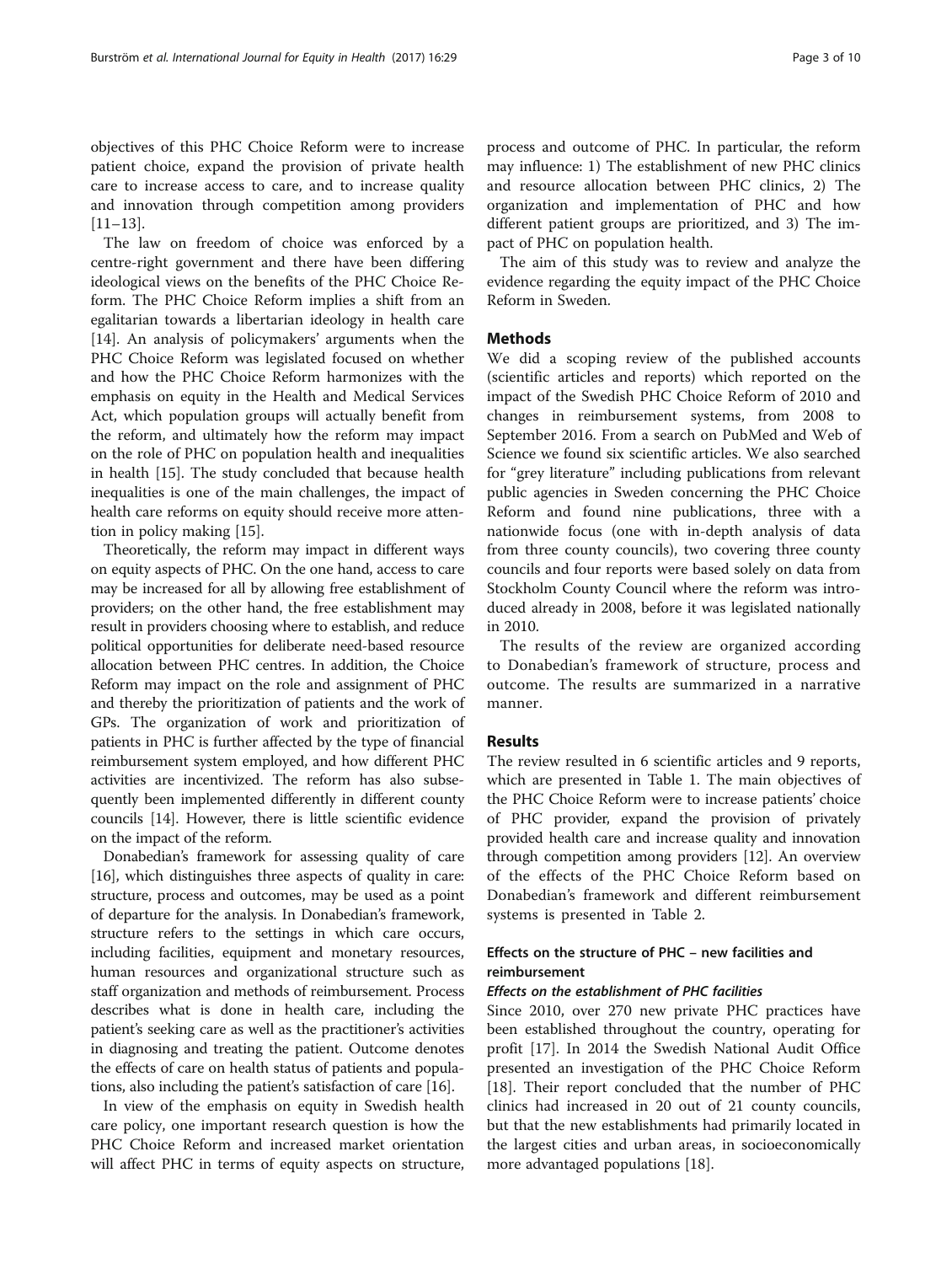<span id="page-3-0"></span>Table 1 List of reviewed publications

| Publication                                                   | no. |             | Ref. Year Area(s)                                                                        | Data                                                                                                   | Focus                                                       | Results                                                                                                                                                                                                                                                             |
|---------------------------------------------------------------|-----|-------------|------------------------------------------------------------------------------------------|--------------------------------------------------------------------------------------------------------|-------------------------------------------------------------|---------------------------------------------------------------------------------------------------------------------------------------------------------------------------------------------------------------------------------------------------------------------|
| Scientific articles                                           |     |             |                                                                                          |                                                                                                        |                                                             |                                                                                                                                                                                                                                                                     |
| Beckman, Anell                                                |     |             | [23] 2013 Region Skåne                                                                   | Population register<br>data                                                                            | Process of care -<br>PHC visits                             | Visits increased more among high-income than<br>low income earners                                                                                                                                                                                                  |
| Agerholm et al                                                |     |             | [25] 2015 Stockholm County<br>council                                                    | Population register<br>data, public health<br>survey data                                              | Process of care -<br>PHC visits                             | Visits increased more among person with<br>lesser needs; less among those with greater<br>needs                                                                                                                                                                     |
| Glenngård                                                     |     | $[32]$ 2013 | Region Halland,<br>Skåne, Västra<br>Götaland                                             | Patient survey data                                                                                    | Outcome - Patient<br>satisfaction                           | Satisfaction with primary care higher in areas<br>with low level of social deprivation and in<br>smaller practices                                                                                                                                                  |
| Maun et al                                                    |     |             | [27] 2013 Gothenburg                                                                     | Interviews with 24<br>PHC managers                                                                     | Process of care -<br>doctors' views                         | Prioritisation conflicts among doctors between<br>patients with different needs and demands.<br>Chronically ill patients were crowded out.                                                                                                                          |
| Hollman et al                                                 |     |             | [28] 2014 Gothenburg                                                                     | Interviews with PHC<br>district nurses                                                                 | Process of care -<br>nurses' views                          | Reimbursement system emphasizes doctors and<br>plays down nurses' role. Negative for job satisfaction<br>and work environment                                                                                                                                       |
| Isaksson et al                                                |     |             | [17] 2016 Nationwide                                                                     | Area socioeconomic<br>composition of<br>population in relation new practices<br>to established clinics | Structure -<br>establishment of                             | New centres located in areas with fewer old adults<br>living alone and fewer single parents. No significant<br>effects of income, percentage immigrants, education,<br>unemployment                                                                                 |
| "Grey literature"                                             |     |             |                                                                                          |                                                                                                        |                                                             |                                                                                                                                                                                                                                                                     |
| Rehnberg et al                                                |     |             | [21] 2008 Stockholm County<br>council                                                    | Population register<br>data                                                                            | Visits, productivity,<br>resource allocation                | Increase in visits and in productivity overall.<br>Resources decreased in areas with greater<br>need                                                                                                                                                                |
| Glenngård                                                     |     | $[31]$ 2012 | Region Halland,<br>Region Skåne,<br>Region Västra<br>Götaland                            | Patient survey data                                                                                    | Outcome - Patient<br>satisfaction                           | Satisfaction with primary care higher in areas<br>with low level of social deprivation and in<br>smaller practices                                                                                                                                                  |
| Swedish<br>Association of<br>Local Authorities<br>and Regions |     |             | [19] 2012 Nationwide                                                                     | Survey among 360<br>PHC managers                                                                       | Doctors' views on<br>reform and<br>reimbursement<br>systems | Dissatisfaction with reimbursement systems,<br>leading to prioritization of patients with lesser<br>needs                                                                                                                                                           |
| Johansson                                                     |     |             | [30] 2012 Stockholm County<br>Council                                                    | Survey among PHC<br>doctors and nurses                                                                 | Health promotion<br>in PHC                                  | Negative impact on health promotion because<br>of lack of reimbursement                                                                                                                                                                                             |
| Dahlgren et al                                                |     |             | [24] 2013 Stockholm County<br>Council                                                    | Population register<br>data                                                                            | Visits, patient satisfaction,<br>new practices              | Increase in visits for all but more among high<br>income earners. Patient satisfaction generally<br>not affected, but lower among patients with<br>greater needs. New practices spread out.                                                                         |
| Mohmand                                                       |     |             | [29] 2014 Stockholm County<br>Council                                                    | Interviews with 6<br>PHC doctors                                                                       | Process of care -<br>doctors' views                         | PHC reform makes patients to be customers<br>Reimbursement system prioritises those with<br>lesser needs                                                                                                                                                            |
| National Audit<br>Office                                      |     |             | [18] 2014 Nationwide, three<br>county councils<br>in-depth                               | Population register<br>data, interviews                                                                | Structure -<br>establishment of<br>new practices            | More new practices in wealthy larger urban<br>areas, interviews suggesting practitioners not<br>establishing in areas with greater need                                                                                                                             |
| Myndigheten<br>för vårdanalys                                 |     |             | [26] 2015 Stockholm County<br>Council, Region<br>Västra Götaland,<br>Region Östergötland | Population register<br>data                                                                            | Process of care -<br>PHC visits                             | Increase in visits among all, stronger among<br>high income earners. Higher increase among<br>person with no diagnosis indicating higher<br>health care need.                                                                                                       |
| Government<br>investigation<br>"Efficient care"               |     |             | [10] 2016 Nationwide                                                                     | Meetings, interviews,<br>documents                                                                     | Organization of health<br>care, role of PHC                 | PHC very important to the whole health care<br>system, should be first line for all. PHC Choice<br>Reform has made cooperation around patients<br>with complex needs more difficult. Suggest<br>legislation for separate organization of PHC for<br>these patients. |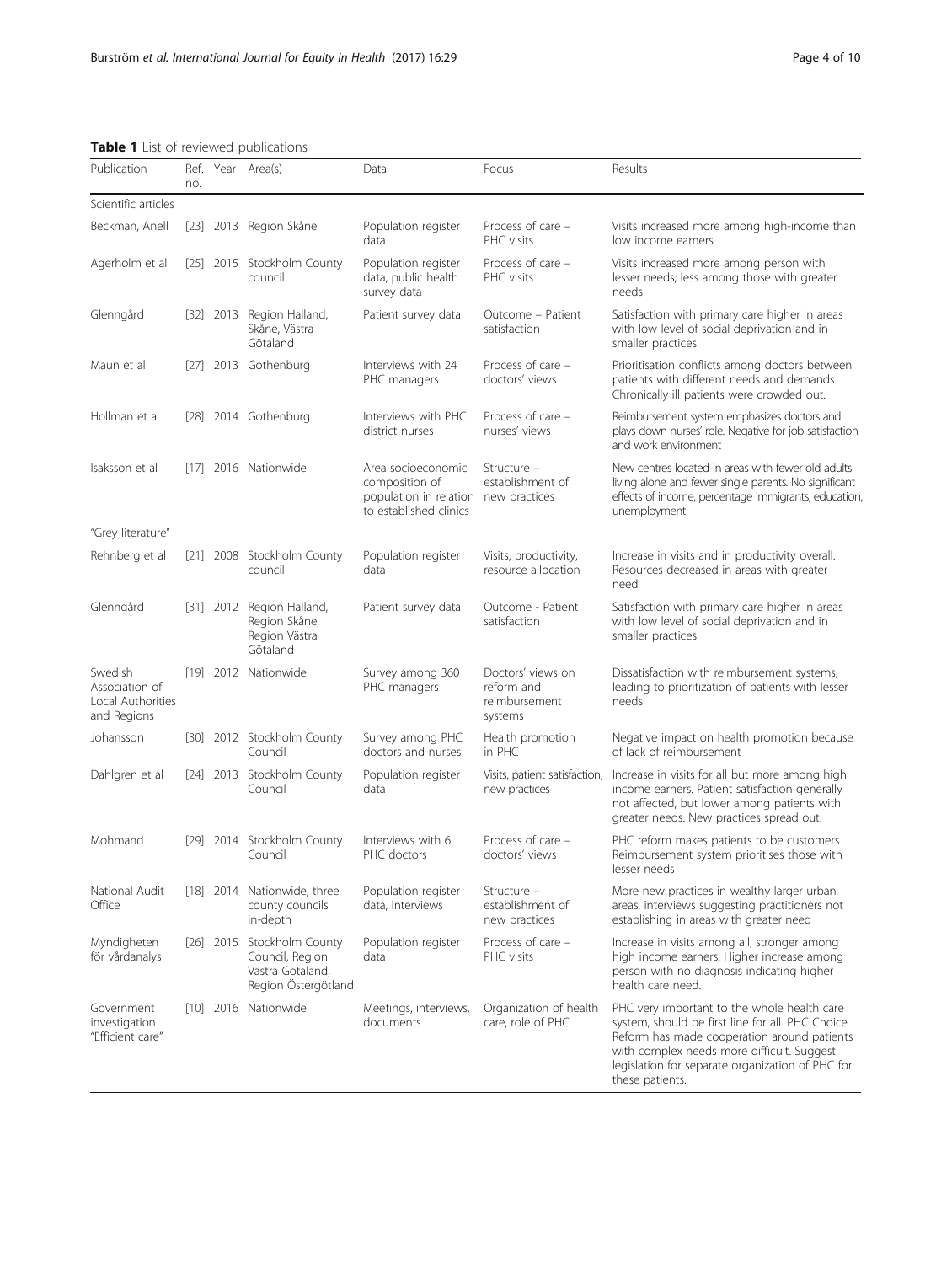<span id="page-4-0"></span>

| Table 2 Overview of potential and observed effects of the PHC Choice reform and reimbursement systems on structure, process |  |  |
|-----------------------------------------------------------------------------------------------------------------------------|--|--|
| and outcome in PHC in Sweden                                                                                                |  |  |

|                                   | PHC Choice Reform                                                                   | Reimbursement system<br>based on fee-for service                                 | Comments - impact on equity<br>and need-based care                                   |
|-----------------------------------|-------------------------------------------------------------------------------------|----------------------------------------------------------------------------------|--------------------------------------------------------------------------------------|
| Structure - Access, resources     |                                                                                     |                                                                                  |                                                                                      |
| Number of practices               | Increased                                                                           |                                                                                  | Less increase in disadvantaged<br>areas                                              |
| Practice distribution             | Providers' choice determines practice<br>distribution                               |                                                                                  | Reduced political influence on<br>distribution by need, may cause<br>maldistribution |
| Resource allocation               | Patients' choice determines resource<br>allocation between practices                | Short visits are incentivised<br>$=$ more income                                 | Reduced political influence on<br>resource allocation by need                        |
| GP's work environment             | Patients become customers - change<br>in professional focus                         | Many short visits are incentivised                                               | Priority on those with lesser<br>needs                                               |
| Process - Delivery of health care |                                                                                     |                                                                                  |                                                                                      |
| Number of visits to PHC           | Increased                                                                           | Increased                                                                        | Greater increase for those with<br>lesser needs                                      |
| Prioritisation of patients        | Patients as customers                                                               | Focus on short visits by healthier<br>patients                                   | More demand-driven care. Less<br>focus on those with greater need                    |
| Integrated care                   | More complex to achieve integration,<br>competition                                 | Integrated care not incentivised                                                 | More difficult for those in need<br>of integrated care                               |
| Holistic care                     | De-limited, differentiated PHC assignments<br>(e.g. ENT, gynaecology, child health) | One visit, one problem (short itemized<br>visits)                                | Itemized care not beneficial for<br>those with complex needs                         |
| Inter-professional care           | Focus on doctors                                                                    | Less teamwork doctors and nurses                                                 | No benefit for those in need of<br>inter-professional care                           |
| Outcomes - impact on health       |                                                                                     |                                                                                  |                                                                                      |
| complex needs                     | Health among those with Coordination and integration more<br>difficult              | Counteracts holistic care                                                        | Potentially adverse effects on<br>those with greater needs                           |
| Treatment impact                  | Reduced focus on prevention, more<br>emphasis on cure                               | Focus on short visits - curative care<br>for self-limiting diseases              | Increase in preventable health<br>problems?                                          |
| Population health                 | Focus only on listed individuals limits<br>population impact                        | Less emphasis on health promotion<br>and on collaboration with other<br>agencies | Reduces PHC impact on<br>population health                                           |

In contrast, another recent study [\[17\]](#page-9-0) which adjusted for effects of county council regulation found that PHC clinics established after the PHC Choice Reform were located in areas with fewer older adults living alone as well as fewer single parents, but that no significant effects were noted for mean income, percentage of immigrants, education, unemployment and children <5 years. The study concluded that there were some negative effects on geographical equity, but that these were relatively minor [\[17\]](#page-9-0).

# Effects on the reimbursement system and its impact on resource allocation – an example from Stockholm County Council

An important aspect of the choice reform is that the location of clinics and the patient's choice of provider to a large extent determine the allocation of resources in PHC, as resources follow the patient. In addition, the design of the reimbursement system for PHC may further impact on resource allocation. The design of Swedish reimbursement systems in PHC vary between different

county councils, but most have a mix of capitation (an annual lump sum per listed individual), and fee-forservice (payment per visit), and a smaller portion of payfor-performance (connected to meeting certain set targets) [[19](#page-9-0)]. The capitation part may also be adjusted for need of health care, by taking into account the socioeconomic composition or the burden of disease in the population, which is the case in most county councils. In most county councils the capitation part constitutes most (about 80%) of the total reimbursement [[19\]](#page-9-0).

In terms of reimbursement systems, Stockholm County Council is an outlier and changed its system of resource allocation markedly with the introduction of the reforms. Since the inception of a purchaser/provider model in health care in the 1990s, the county council for many years operated a need-based resource allocation system in order to distribute resources to match the differing needs of health care in the populations of different geographic areas. The system combined need-adjusted capitation (75%), taking age and socioeconomic composition of the population into account, and fee-for-service (25%), and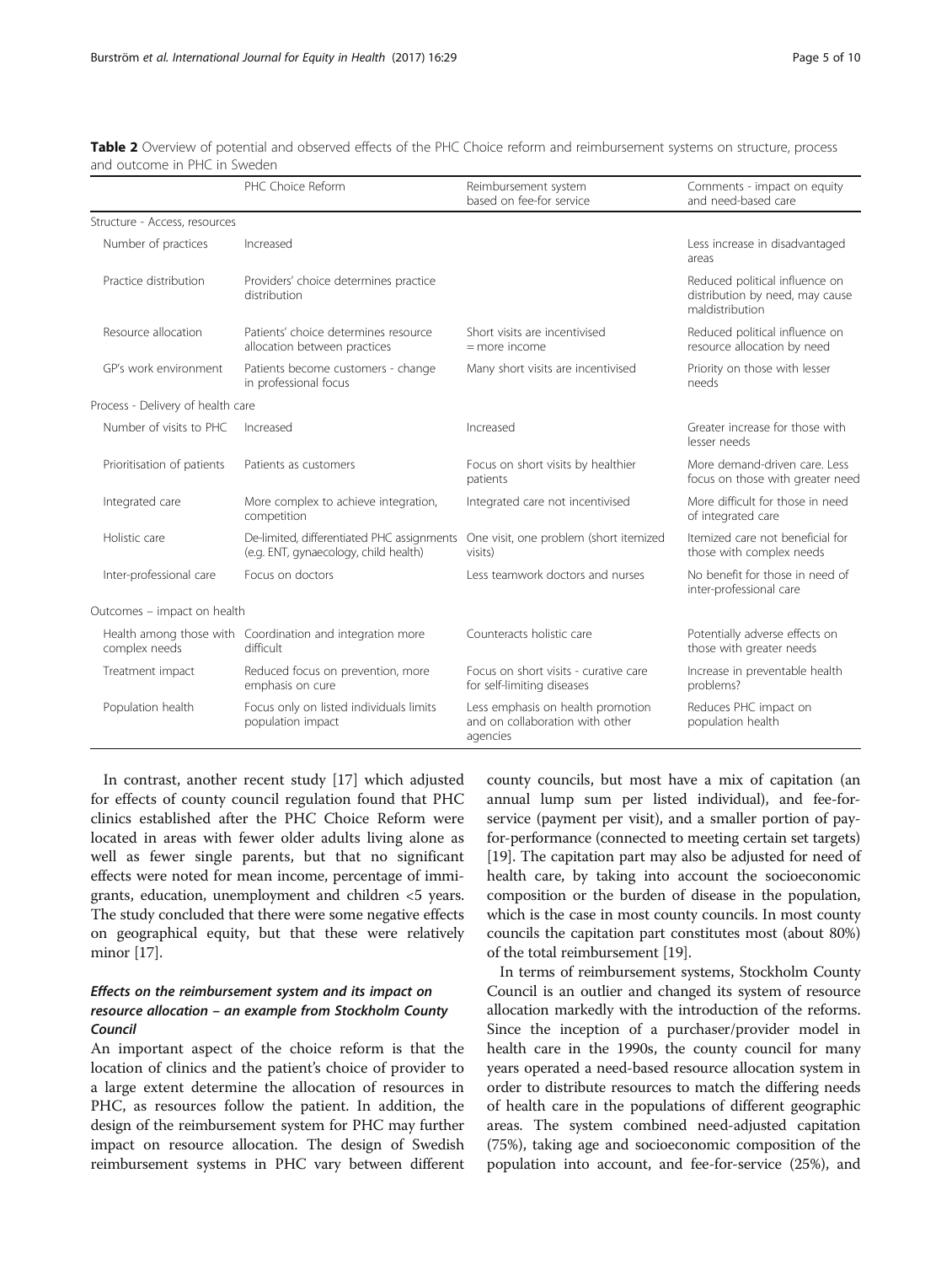was in operation until 2007. It resulted in considerable extra resources being allocated to disadvantaged areas, in order to match their greater need of health care [\[20\]](#page-9-0).

With the implementation of the Choice Reform in Stockholm County Council 2008, this needs-based resource allocation system was abandoned. A new reimbursement system was introduced, with the stated intention of creating equal terms for all providers of PHC (rather than equal terms for patients, as in the previous system). Reimbursement became predominantly based on demand (fee-for-service) (60%), and partly (40%) on the number of listed patients in the population (capitation). The capitation was weighted only by age (higher for persons aged 65 years and above) [[21](#page-9-0)]. The notion of creating equal terms for all providers was criticized, as the variation in burden of disease and socioeconomic composition of listed patients creates very different conditions for PHC providers, and would need to be compensated for [\[22](#page-9-0)]. The resulting effect on resource allocation was considerable for PHC clinics in disadvantaged areas, one clinic lost more than 30% of its resources from 1 year to the next. This system was in place from 2008 to 2015, when it was replaced in 2016 by a capitation-dominated (60%) system, partly weighted for socioeconomic composition.

# Effects on the process of PHC – the delivery of PHC Effects on the number of visits

When assessing the outcomes of the PHC Choice Reform, different outcomes should be considered. One frequently used outcome is change in number of visits. It should be noted, however, that average number of visits to primary care may not be a conceptually sound measure of access to care. First, it is not clear whether an increase in visits is a good or a bad outcome in terms of the health of the population. An increase, for instance, could indicate an increase in morbidity in the population, which the increase in visits may or may not match.

Second, more disadvantaged groups are in greater need of health services because of their greater prevalence of ill-health and poorer recovery. They often have higher rates of primary care visits than their more affluent counterparts, but even so, their higher rates of visits may still not match their higher level of need. Assessments of equity of access by socio-economic status, therefore, have to adjust for the higher health care need of more disadvantaged groups before assessing if access is equitable and whether inequalities in access have changed over time. Only a few studies make this latter adjustment. These two provisos need to be borne in mind when interpreting the findings of the following studies.

A first study from Stockholm County Council in 2008 [[21](#page-9-0)] reported both increased number of visits and

productivity in general, and a decrease in resources in areas with greater need.). Another study from the Scania (Skåne) Region [\[23\]](#page-9-0) found that access to PHC increased in all groups, but particularly among high income earners. Studies from Stockholm county council have shown varying results. Overall there has been a 35% increase in the number of visits per adult person from 2005 to 2012 [[24\]](#page-9-0). The number of visits per person has increased in all areas, more among high income earners than among low income earners, but more among those with low education than among those with high education [[24\]](#page-9-0). These studies did not adjust for health care needs. However, another study which made this adjustment found that the rate of increase in the number of visits was significantly lower among persons with greater needs (particularly women) and among men born outside Sweden who live in disadvantaged areas [\[25\]](#page-9-0).

A recent study of three county councils [[26\]](#page-9-0) found an increase from 47 to 55% between 2005 and 2012 in Stockholm county council in the proportion of patients making one or more visits to the doctor. In Region Östergötland the proportion was 47% over the same time; in Region Västra Götaland the proportion was 55%. There was an increase in the number of visits in all three county councils, most pronounced in Stockholm County Council where the average number of visits was higher than in the other county councils. In general, groups with low education or low income had a relatively higher number of visits than other groups [[26\]](#page-9-0) (as would be expected from their higher level of healthcare need), but it is not clear in this study if the higher number of visits in more disadvantaged groups matched their higher level of need.

## Effects on the work of doctors and nurses

Few studies have reported on how the PHC Choice reform and altered reimbursement systems have affected the delivery of PHC, the GP work environment and prioritization of patients. A national survey among 360 public and private PHC managers in Sweden in 2012 [[19\]](#page-9-0) found that only 16% of the respondents considered that the current reimbursement system to a great extent promoted the priorities they wanted to work for. The proportion was higher in county councils where capitation reimbursement was weighted by socioeconomic factors and morbidity. Nine out of ten respondents in Stockholm County Council stated that the reimbursement system incentivized short visits. The proportion of respondents who agreed that the current reimbursement system supported a prioritization of patients with great health care needs was lowest in Stockholm County Council. There were considerable differences in responses between public and private PHC managers. For instance, at a national level, 70% of public managers agreed with the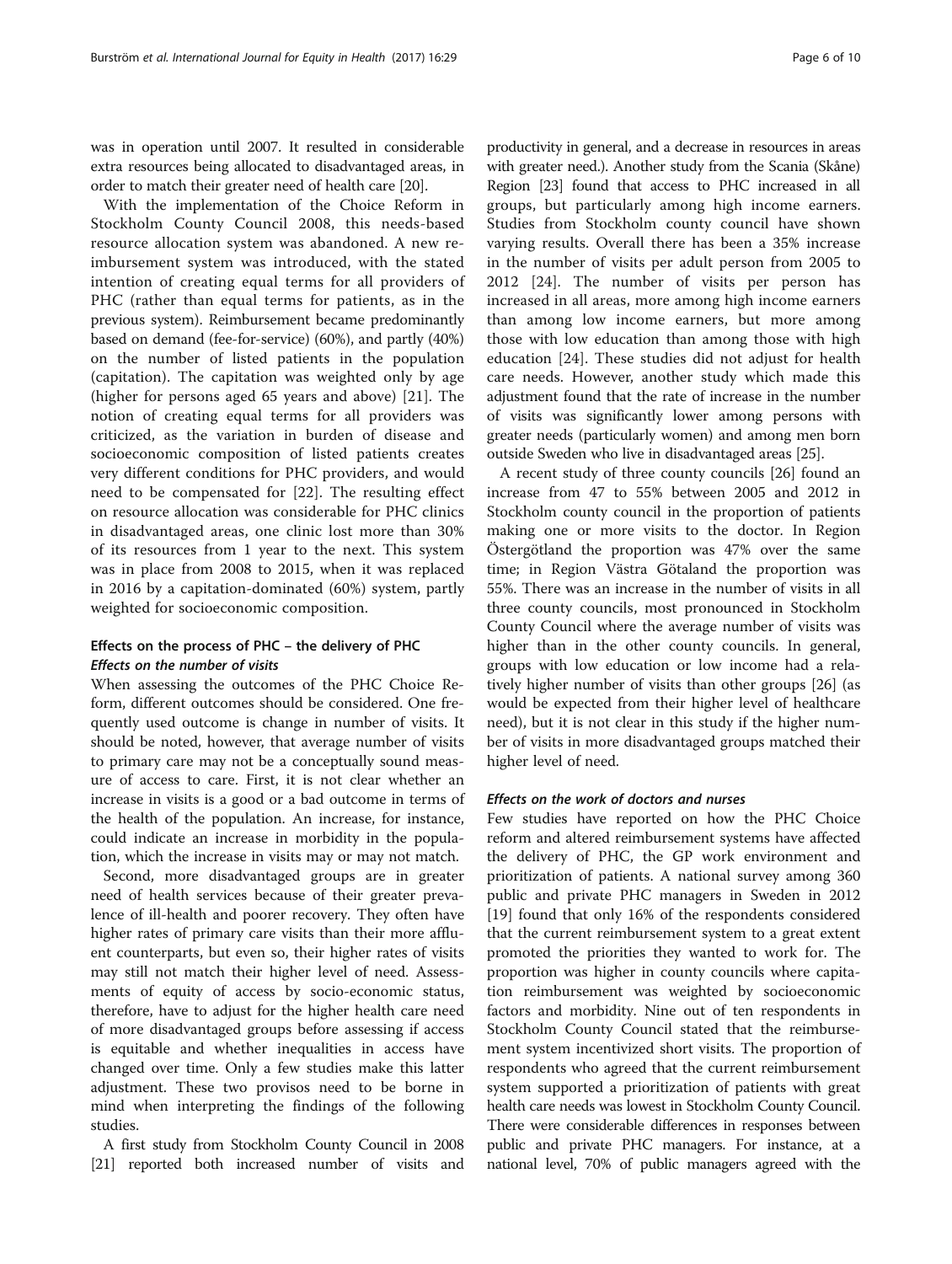statement that the current principles of reimbursement risks crowding out patients with greater health care needs, compared to nearly 54% of private managers. Corresponding figures in Stockholm county council were 89% and nearly 61%, respectively. Nationally, only 20% of all PHC managers agreed that the current principles of reimbursement support a health promoting and preventive way of work [[19](#page-9-0)].

An interview study with 24 managers of publicly owned PHC centres in Gothenburg in 2013 found that the reform was perceived as a rapid change, enforced through financial incentives, and that prioritization conflicts arise between patient groups with different needs, demands and levels of empowerment [[27](#page-9-0)]. While the average number of visits per patient increased, chronically ill patients were considered to be crowded out by healthier and more verbally demanding patients.

An interview study among district nurses in western Sweden [[28\]](#page-9-0) in 2013 found that the focus on economic benefit may limit the cooperation and exchange of experiences within and between different care units. This could in turn have a negative impact on the quality of care due to competition between different care providers. The reimbursement system emphasized many short doctor visits and the role of nurses was played down. Underused resources and restrictions on nurses had a negative impact on their job satisfaction and the working environment, and may have affected the quality of care as a result [\[28\]](#page-9-0).

Another small in-depth interview study among six GPs in Stockholm County Council in 2013 [[29\]](#page-9-0)) distinguished between effects of the PHC Choice Reform, which resulted in patients becoming customers rather than patients, and effects of the fee-for-service reimbursement system, which put the focus on performing many short visits among patients with lesser needs, in order to generate income. The prioritization of patients with lesser needs was perceived not to be in line with the intentions of the Health and Medical Service Act [[29](#page-9-0)].

A study of how the PHC Choice Reform had affected health promotion and prevention in PHC in Stockholm County Council found that financial incentives were geared towards producing many visits, at the expense of health promotion and preventive activities, for which there was not time and no reimbursement [\[30](#page-9-0)].

Achieving integrated care for persons with greater health care needs is another goal of PHC and requires organized collaboration between PHC and secondary and tertiary health care services, as well as with municipal social services which are responsible for residential care of elderly. A recent government investigation [[10](#page-9-0)] concluded that the PHC Choice Reform has not been conducive, but rather an obstacle, to achieving integrated care. The investigation even suggested that PHC should be divided

into two different organizations: one according to the current PHC Choice Reform and another organization for elderly persons with complex health care needs, which should be exempted from the mandatory PHC choice regulations [[10\]](#page-9-0).

# Effects on the outcomes of PHC Effects on patient satisfaction

Patient satisfaction has been investigated in several studies after the PHC Choice Reform. One study [\[31\]](#page-9-0), based on patient survey data from three county councils (Region Scania, Region Halland and Region Västra Götaland), found that the patient perceived quality was lower in larger cities and in clinics with a greater proportion of the listed having more difficult socioeconomic circumstances, but higher among patients with greater need of health care. Private clinics had higher patient ratings than public clinics, but were to a greater extent located in more affluent areas. Patients at clinics with a greater number of listed patients were less satisfied than those with fewer listed patients [\[31](#page-9-0)]. Similar results were shown in another report [[32\]](#page-9-0).

#### Effects on population health

Before the PHC Choice Reform, the responsibility for health of the population in the catchment area lay with the local PHC clinic. With the reform, the assignment of PHC was limited to the listed individuals, which may have an important impact on the role of PHC in improving public health on a population level. Health promotion may be carried out through collaboration with other local agencies such as schools, social services, employment agency or non-governmental organizations, in working with improving health-related behaviors requiring community-wide action, for instance increasing physical activity or reducing smoking. As this is no longer part of the assignment of PHC reimbursed by the county council, there is a risk that such collaboration activities are no longer seen as the responsibility of the local PHC clinic, as found in one study in Stockholm County Council [\[26\]](#page-9-0).

The government investigation which found that the PHC Choice Reform had increased the difficulties in achieving integrated care among elderly with complex needs [\[10](#page-9-0)] suggests that PHC is not organized optimally with respect to elderly patients with complex needs.

## **Discussion**

#### Effects on the structure of PHC

In order to follow up the impact of the PHC Choice Reform, different indicators may be studied. In terms of the impact of the PHC Choice Reform on the structure of PHC, it is evident that the reform has increased the number of PHC clinics and the average number of visits to PHC, but it is debated whether that is a good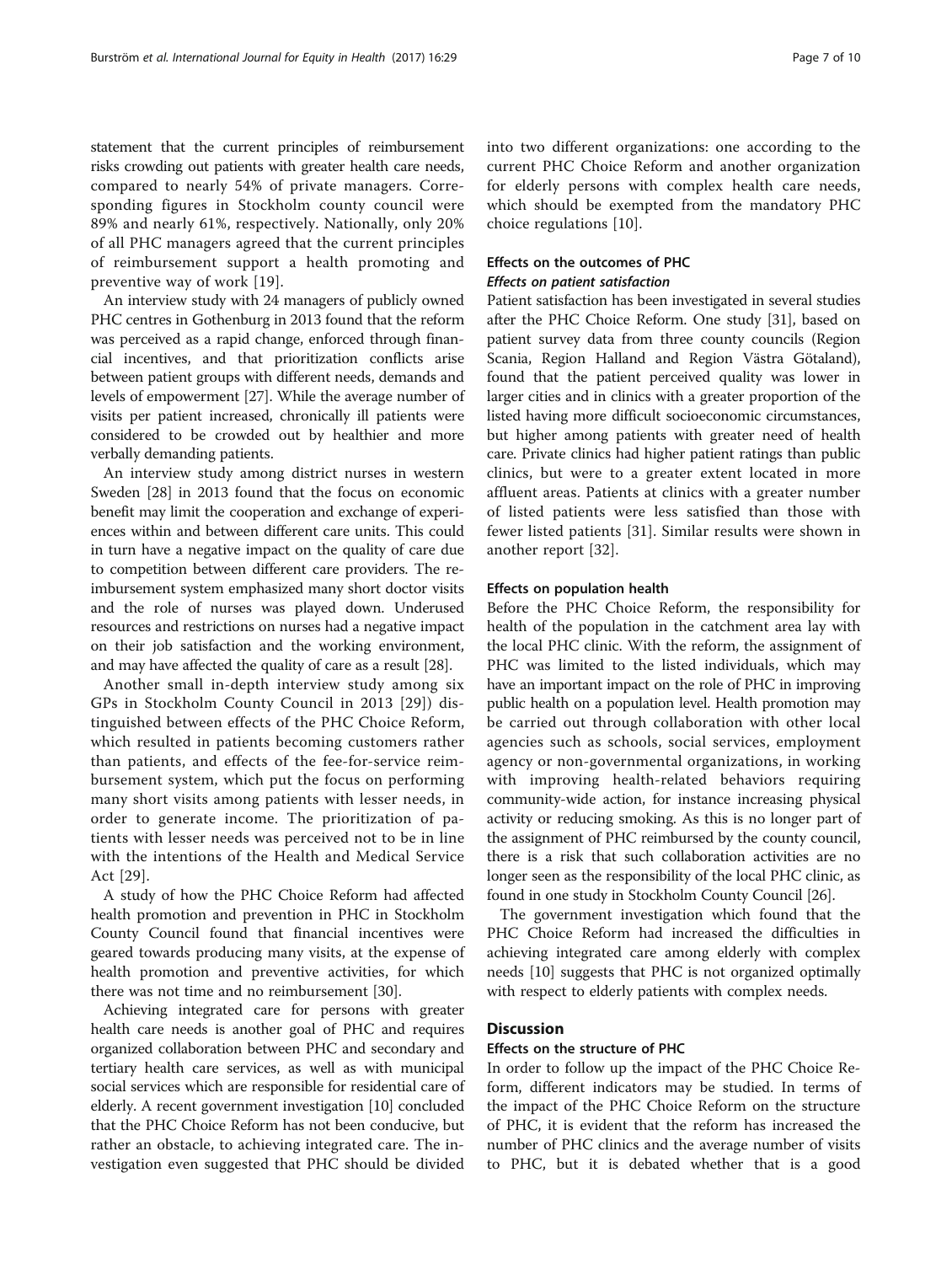indicator of improvement in access to health care in its wider sense. The evidence reviewed in this paper indicates that increases in number of visits have not been uniform across the population. The National Audit Office concluded that more new clinics had established in already well served areas, and in interviews PHC providers indicated they were unwilling to establish practices in areas with high levels of need for care, even if reimbursement systems were to take patients' need of care into account (17). However, the study by Isaksson et al concluded that there were some, but only minor, negative effects on equity (16). It is difficult to measure the supply and access to care in correct ways, and on a meaningful area level.

The National Audit Office report suggests that PHC providers have been choosing their patients, rather than patients choosing their PHC provider, which is actually the reverse of what the PHC Choice Reform was designed to do. If this conclusion holds, it would be an example of Julian Tudor Hart's classical 'inverse care law' about the operation of market forces in health care, as stated in his 1971 seminal Lancet paper [[33\]](#page-9-0): "The availability of health care tends to vary inversely with the need for it in the population. This inverse balance operates more completely where health care is most exposed to market forces, and less so with less exposure."

A crucial impact of the PHC Choice Reform, as evidenced particularly in Stockholm County Council, is a change in resource allocation to the detriment of areas with greater health care needs, through the combined effect of the PHC Choice Reform itself, the fee-forservice dominated reimbursement system without socioeconomically weighted capitation which was in place 2008 − 2015, and a difference in health-seeking behavior and demand for health care between different areas.

An illustration is given in Fig. 1, comparing two areas with the same population size, but with different composition of the population with respect to need. If resources are allocated according to need (A), the

population in disadvantaged areas will receive more resources than the population in better-off areas. This was the case in the former need-based reimbursement system in Stockholm County Council in place until 2008, in line with the intentions of the Swedish Health and Medical Services Act [[1](#page-9-0)].

However, if resources are distributed only by population size (B), the disadvantaged area will receive less resources in relation to the level of need in that area, and the population in the better-off area will receive more resources in relation to the area's level of need. This situation corresponds to the capitation part of the fee-forservice dominated reimbursement system with no socioeconomic weighting, disregarding population differences in need.

If resources are allocated by demand for health care services (C), the population in the better-off area is likely to get more resources than the population in the disadvantaged area, because their demand for services is greater, in spite of their relatively lesser need of health care services [[34](#page-9-0)]. This situation may represent the effect of the fee-for-service component in the reimbursement system in Stockholm County Council, which generates an increase in the number of visits, as fee-for-service incentivizes many short visits, generated both by demand of patients and by doctors prioritizing such visits.

In this manner, an adverse outcome of the PHC Choice Reform and a demand-oriented reimbursement system, may be a reallocation of resources away from areas with greater need to areas with less health care needs, as evidenced in Stockholm County Council [[29\]](#page-9-0).

#### Effects on process – delivery of PHC

The evidence suggests that the PHC Choice Reform has increased the number of visits to PHC. However, some reports indicate a greater increase among groups with lesser health care needs than among those with greater health care needs. According to some studies the reform appears to have had a negative impact on the process

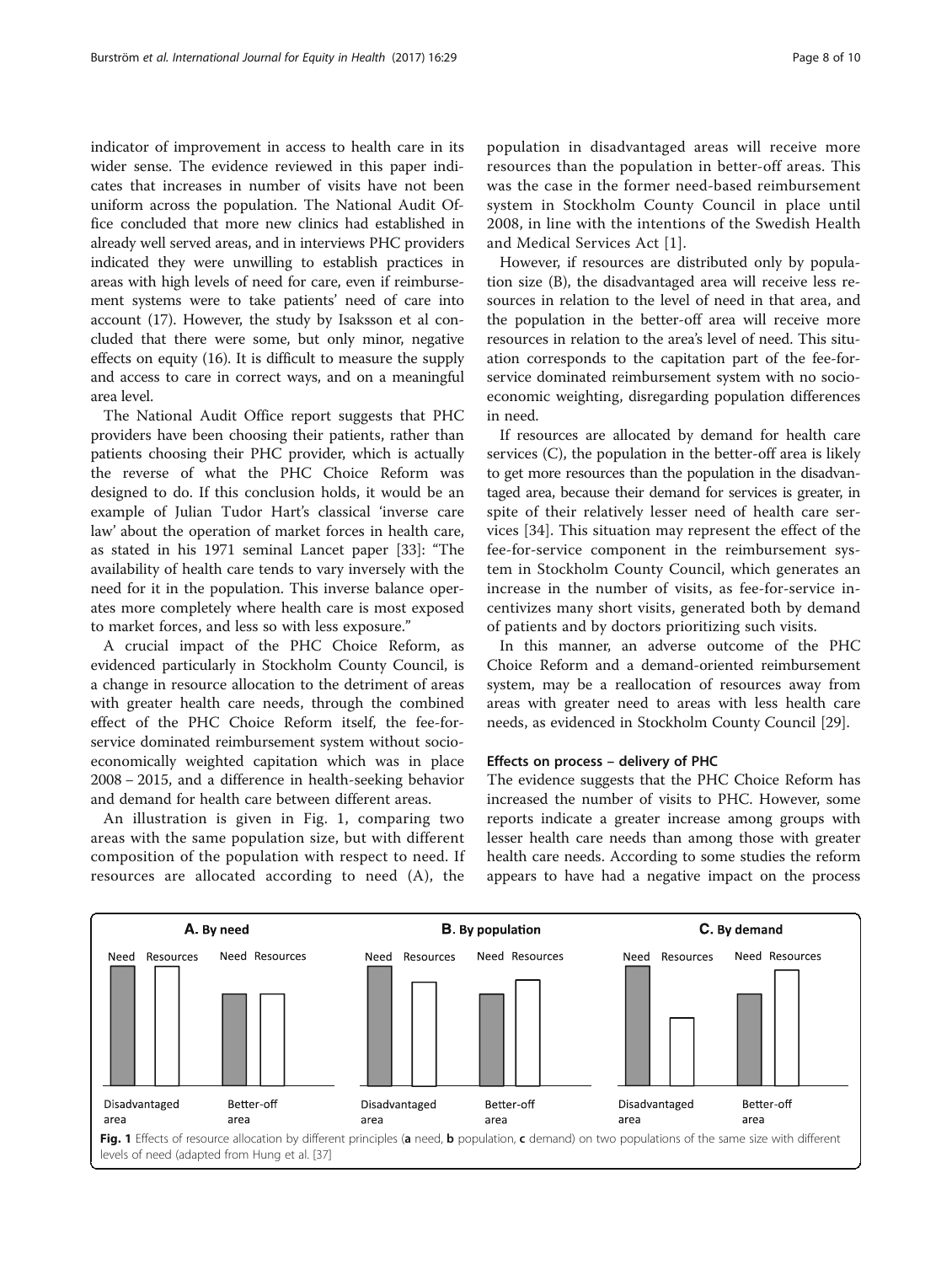and delivery of PHC, as evidenced by the studies of PHC managers and nurses [[19](#page-9-0), [23](#page-9-0)–[25\]](#page-9-0). These studies provide an account of how employees in publicly owned PHC clinics perceive the PHC Choice Reform and changes in reimbursement systems, with a shift in prioritization of patients towards those with lesser needs, and an increased focus on the role of the doctor. As indicated in the national survey of PHC managers, those working in privately owned PHC clinics were more positive to the reform and changes in reimbursement systems than those working in publicly owned clinics [[19\]](#page-9-0). This is an important aspect to study in further detail.

#### Effects on outcomes of PHC

One key finding concerns the impact on integrated care: that the PHC Choice Reform is considered by providers to be an obstacle in organizing integrated care, particularly for elderly with complex needs of care [\[10\]](#page-9-0). This is important not least because elderly with complex needs of care are a large and important group of patients in PHC, and the finding is in stark contrast to the intentions of the Health and Medical Services Act [[1\]](#page-9-0). The PHC Choice Reform and change in reimbursement system was also considered by doctors and nurses in Stockholm county council to have reduced the emphasis on health promotion and prevention, because of the focus to produce many visits and generate income to the clinic [\[26](#page-9-0)]. The responsibility of PHC for population oriented health promotion activities has also been reduced, because of the focus only on listed patients after the reform, which may further reduce the population health impact of PHC [\[26](#page-9-0)].

The interaction between the PHC Choice Reform and simultaneous changes in the reimbursement system provides further difficulties in interpreting the findings of evaluations. The greater increase in the number of visits observed in Stockholm County Council, for example, may be related to the fee-for-service based reimbursement system. In most of the reviewed studies, the number of patient visits to doctors was the measured outcome. However, as this measure depends on the reimbursement system, it may have severe shortcomings. As indicated in some of the referenced studies, the available statistics on the number of visits do not reflect the content or quality or potential effect on health of the visit. As the goal of health care is to improve health, there is a need to go beyond measures of productivity, such as number of visits, to actually measuring the impact on health status improvement, by using patient-reported outcomes [\[35\]](#page-9-0). In Stockholm county council there is anecdotal evidence that previously longer visits were divided into several shorter, in order to gain revenue, because of the reimbursement system which gave the same amount for a short as for a longer visit. In some of the studies the increase in number of visits has been

greater among those with lesser needs of care [\[28, 30](#page-9-0)], in line with an earlier review study of choice reforms in health care in European countries [[36](#page-9-0)].

#### Conclusion

In conclusion, the evaluative evidence is sparse and incomplete. The studies to date indicate that the PHC Choice Reform, as implemented by some county councils, predominantly Stockholm, increased access to PHC and increased the average number of visits to PHC, but seems to have particularly benefitted those in more affluent groups and with lower health care needs. In addition, it has made integrated care for those with complex needs more difficult. Among GPs and nurses in PHC there are mixed opinions about the reform. Some consider that persons with greater needs are not prioritized; others are more positive. Resource allocation to PHC has become more dependent on provider location, patient choice and demand, and less on need of care. In view of the more restricted assignment there is also a risk of a reduced impact on population health of PHC. On the available evidence, the PHC Choice Reform may have damaged equity of primary health care provision, contrary to the tenets of the Swedish Health and Medical Service Act. This situation needs to be carefully monitored and countered where necessary. Further studies are needed to follow up the long-term impacts of the reform on the structure, process and outcomes of PHC in Sweden and how different types of reimbursement systems may moderate these impacts.

#### Abbreviations

GP: General Practitioner; PHC: Primary Health Care

#### Acknowledgements

We acknowledge comments on previous versions of the manuscript by Janne Agerholm, Karin Josefsson and Sofie Vengberg. We are grateful for comments by anonymous reviewers.

#### Funding

This study was partly supported by a research grant (2014-4763) from the Swedish Research Council for Health, Working Life and Welfare.

#### Availability of data and materials

Data sharing not applicable to this article as no datasets were generated or analysed during the current study.

#### Authors' contributions

BB reviewed the articles and reports quoted in the article and wrote the first and final drafts of the article. KB, GN, GT, MW and UW discussed the findings, critically reviewed and revised previous drafts of the article and approved the final draft. All authors read and approved the final manuscript.

#### Competing interests

The authors declare that they have no competing interests.

# Consent for publication

Not applicable.

#### Ethics approval

This study was a review and did not require ethics approval.